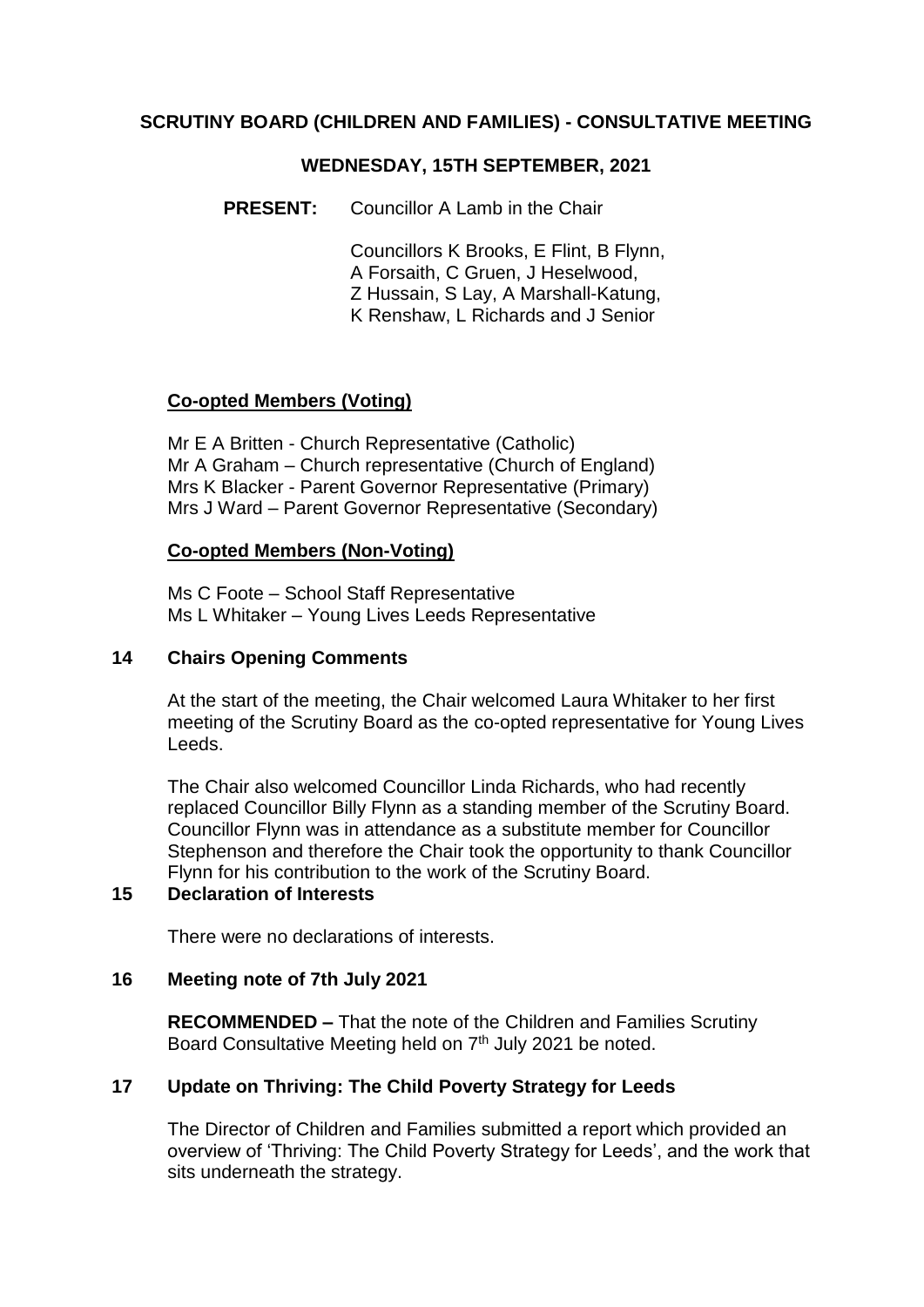The following were in attendance:

- Councillor Fiona Venner, Executive Member for Adult and Children's Social Care and Health Partnerships
- Councillor Jonathan Pryor, Executive Member for Economy, Culture and Education
- Sal Tariq, Director of Children and Families
- Julie Longworth, Deputy Director of Children and Families
- Shaheen Myers, Deputy Director Learning
- Ruth Terry, Chief Officer Social Work
- Val Waite, Head of Service for Learning Inclusion
- Dave Clark, Head of Service for Learning Improvement
- Erica Hiorns, Leadership and Management Lead

The Executive Member for Adult and Children's Social Care and Health Partnerships introduced the report, providing an update for each of the workstreams since the last report in March 2021, including a new 'access to green space' work stream in response to the experiences of many families across the city during the pandemic.

Members discussed a number of matters, including:

- *Green space and planning priorities.* Members were pleased to hear that children and young people have been engaged and consulted throughout the Local Plan Update process but recognised that more meaningful engagement is required across the whole planning process. Related to this, Members were advised that there has been an increase in corporate support across the city for green space priorities for children and young people. The Board requested that the next update report on the Strategy work, due in March 2022, has a focus on the new green spaces workstream. Linked to this, it was also suggested that the Chair extends an invitation to the Chief Planning Officer to contribute to the March meeting as well as reiterating the Board's views regarding children's access to green spaces and their involvement in future planning consultations. The Executive Member for Adult and Children's Social Care and Health Partnerships also recommended that the Board extends an invitation to representatives from the Parks and Countryside Service too.
- *Impact of poor-quality housing on children with disabilities.* Members sought clarity on the action taken to support children and families with disabilities and were advised that the council provides adaptations to social and private housing to support families with additional needs. It was noted that the selective licensing scheme also offers further opportunities to identify needs in some of the most deprived areas in the city.
- *Access to holiday activities for children and young people.* In response to a query, Members were advised that limited holiday programme funding has been allocated to the most deprived areas in the city, and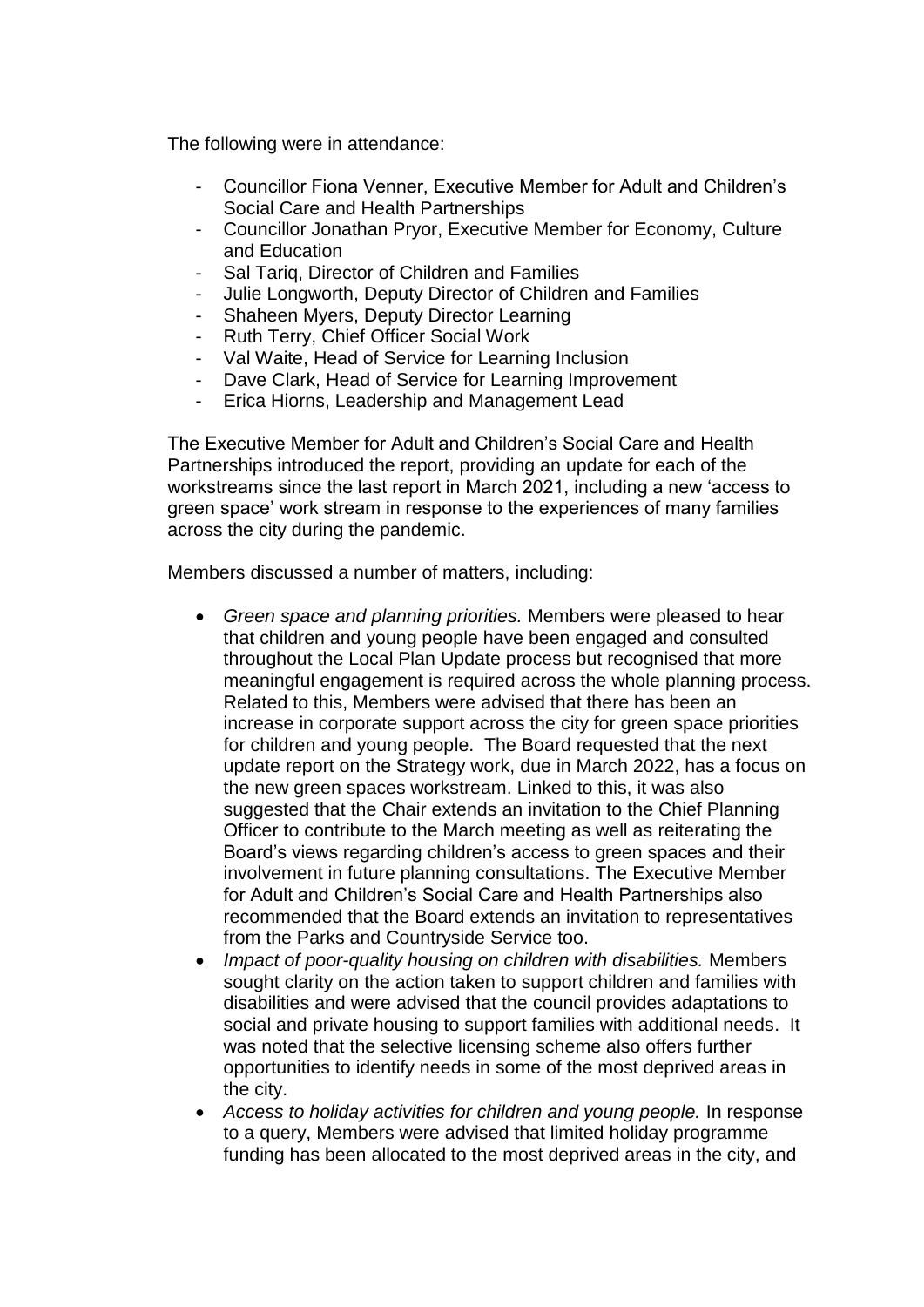activities are delivered in partnership with schools and community hubs.

- *Destination and pathways support.* In response to a query, Members were informed of several programmes to support vulnerable young people into their next stage of education or employment – including Virtual School links with third sector/voluntary providers providing employability skills and mentoring, and follow-up calls from schools to GCSE leavers from the 2020 cohort to monitor destinations and provide support for next steps.
- *Mitigating impact of reduced finances*. In reference to the upcoming changes to the benefits system, Members queried the support available to families with low income. Members were also particularly interested to understand the potential impact on children and their families once the furlough scheme ends and requested further information in relation to how many families would be affected across the city. Members were advised that the cross-council workstream will be making this a key priority in the coming months.

# **RECOMMENDED –**

- a) That the contents of the report, along with Members' comments, be noted.
- b) That further information is provided to Board Members surrounding the potential impact on children and their families once the furlough scheme ends.
- c) That the Board receives a further update report in March 2022, with a particular focus on the new green spaces work stream.

### **18 Covid-19 Update - Learning**

The Director of Children and Families submitted a report which provided an update on the focused work being undertaken to support learning settings to support the learning of children and young people in Leeds, including work to reframe the 3As Strategy in the context of Covid-19.

The following were in attendance:

- Councillor Fiona Venner, Executive Member for Adult and Children's Social Care and Health Partnerships
- Councillor Jonathan Pryor, Executive Member for Economy, Culture and Education
- Sal Tariq, Director of Children and Families
- Shaheen Myers, Deputy Director for Learning
- Val Waite, Head of Service for Learning Inclusion
- Dave Clark, Head of Service for Learning Improvement
- Erica Hiorns, Leadership and Management Lead

The Executive Member for Economy, Culture and Education introduced the report, setting out the key developments for education in Leeds since the previous update and the beginning of the Autumn term, including an overview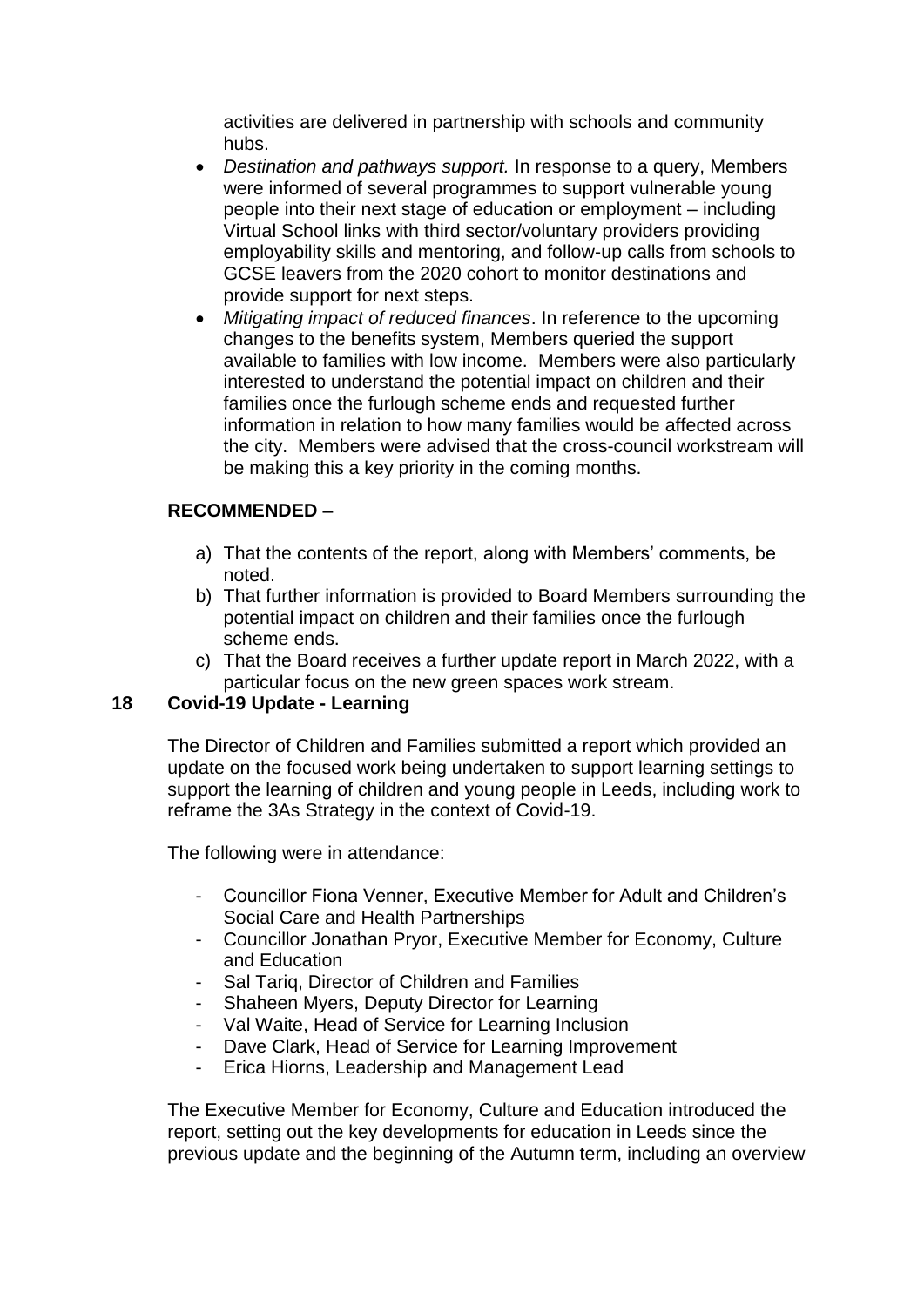of the information captured during the consultations with learning settings across the city, which took place in July 2021.

Members discussed a number of matters, including:

- *Ventilation in schools.* Members queried the measures taken to ventilate school buildings in Leeds to limit the spread of Covid-19. The DfE is providing all schools with CO2 monitors and will issue further guidance regarding their use and further measures which can be taken.
- *GCSE and A Level examinations*. In recognition of the significant missed learning for pupils, Members expressed concern for pupils sitting exams in 2021/22. Members were advised the DfE have suggested reducing the topics that will be included in exams in a recent consultation, but that there will also need to be a 'plan b' in the event of lockdown measures. Related to this, Members queried the value of teacher assessed GSCE and A Level awards in employment and higher education and were advised that it will take some time to understand and compare results from the pandemic. Reflecting on the approach adopted by the Scrutiny Board last year, it was suggested that the Board holds a working group meeting to consider the implications of forthcoming guidelines for GCSE and A level assessments for 2022, as well as discussing issues linked to transition arrangements too.
- *Vaccinations for 12 to 15 year olds.* Members queried the support for schools in delivering the vaccination programme for the 12 to 15 year old cohort, and were advised that colleagues are working with health partners to support schools in managing this challenge.

# **RECOMMENDED –**

- a) That the contents of the report, along with comments from Members, be noted.
- b) That the Board holds a working group meeting to consider the implications of forthcoming guidelines for GCSE and A level assessments for 2022, as well as issues linked to transition arrangements too.

# **19 Ofsted Focused Visit**

The Director of Children and Families submitted a report detailing the two-day Ofsted Focused Visit to the Leeds Children and Families Front Door Service conducted on the 20th and 21st July 2021.

The following were in attendance:

- Councillor Fiona Venner, Executive Member for Adult and Children's Social Care and Health Partnerships
- Sal Tariq, Director of Children and Families
- Julie Longworth, Deputy Director of Children and Families
- Ruth Terry, Chief Officer Social Work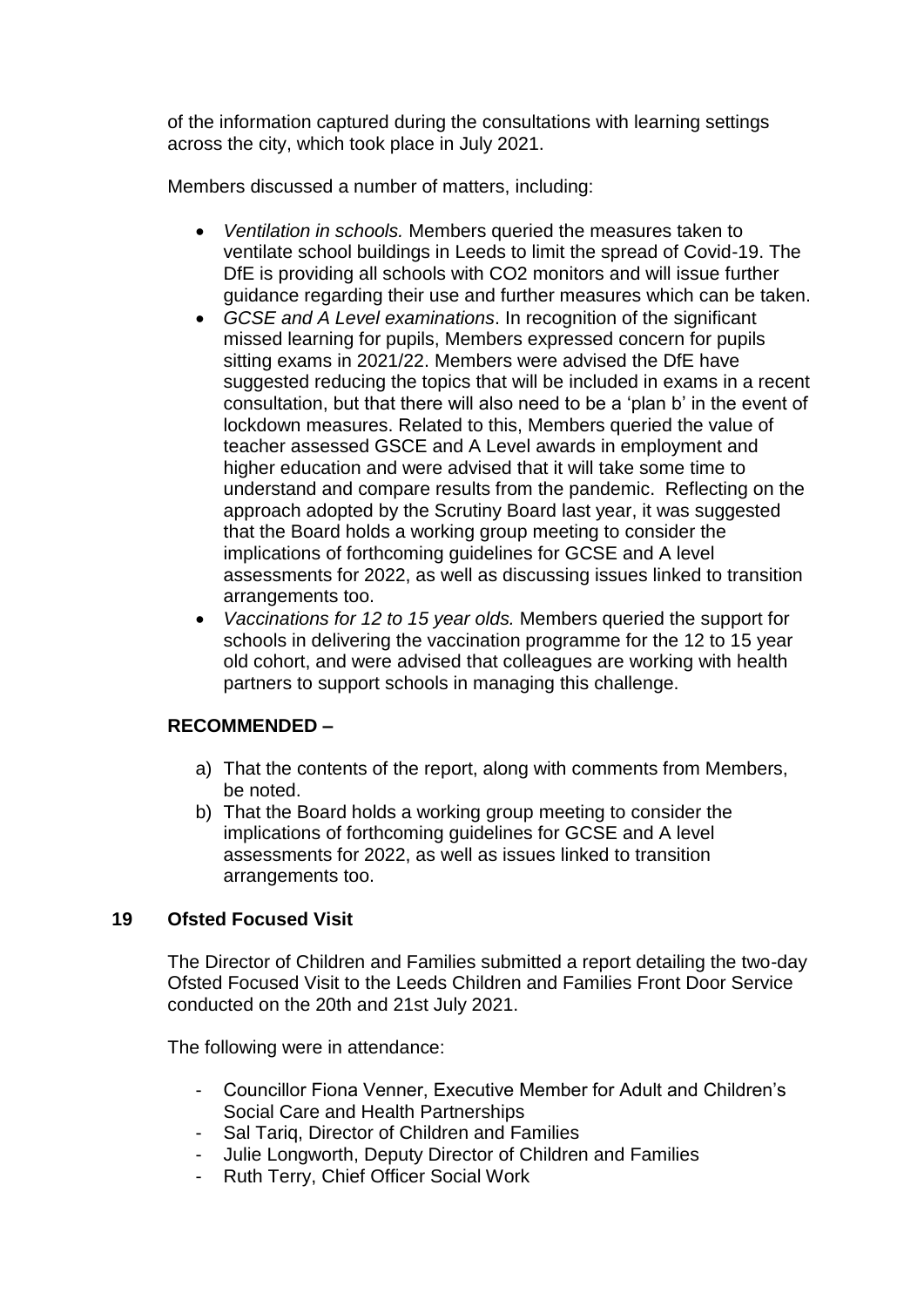The Executive Member for Adult and Children's Social Care and Health Partnerships introduced the report and provided an overview of the key findings of the Ofsted report and recommendations, along with plans to immediately address issues raised through the Children and Families Focused Visit Action Plan. Members were also advised of a recent external peer review of the front door commissioned by the local authority, which identified areas of good practice, but also identified similar areas for development found in this focused visit.

The Director provided a detailed response to each of the recommendations and the challenges and pressures experienced with delivering services as a result of Covid-19.

Members discussed a number of matters, including:

- *Process driven recommendations.* Members commented that there is evidence of a decline in practice, as set out in the report, that are not solely process driven and therefore sought clarity on the reasoning for this. The Executive Member advised that the impact of the pandemic had been a significant challenge and felt that this had not been fully considered by Ofsted.
- *Attendance of key safeguarding partners at strategy meetings.* In response to a query, Members were advised that the local authority are working closely with other key safeguarding partners and have a commitment from those partners to resolve the issue. Members were also advised that where attendance at strategy meetings was not possible, NHS partners continued to provide relevant information to be considered. The Chair noted that input from key safeguarding partners at future discussions with the Scrutiny Board on this matter would be useful.
- *Improvement Action Plan arising from the focused visit.* In response to a query, Members were provided with details of action taken for each recommendation to date and assurance was given that each of the recommendations will be addressed within the timeframes set out in the Improvement Action Plan.

The Chair requested that the Board maintains a watching briefing of the Improvement Action Plan, with updates (which may involve verbal updates) being provided at each meeting for as long as the Board feels it is appropriate.

### **RECOMMENDED –**

- a) That the contents of the report, along with Members comments, be noted.
- b) That the Scrutiny Board maintains a watching briefing of the Improvement Action Plan, with updates (which may involve verbal updates) being provided by the Director at each meeting for as long as the Scrutiny Board feels it is appropriate.